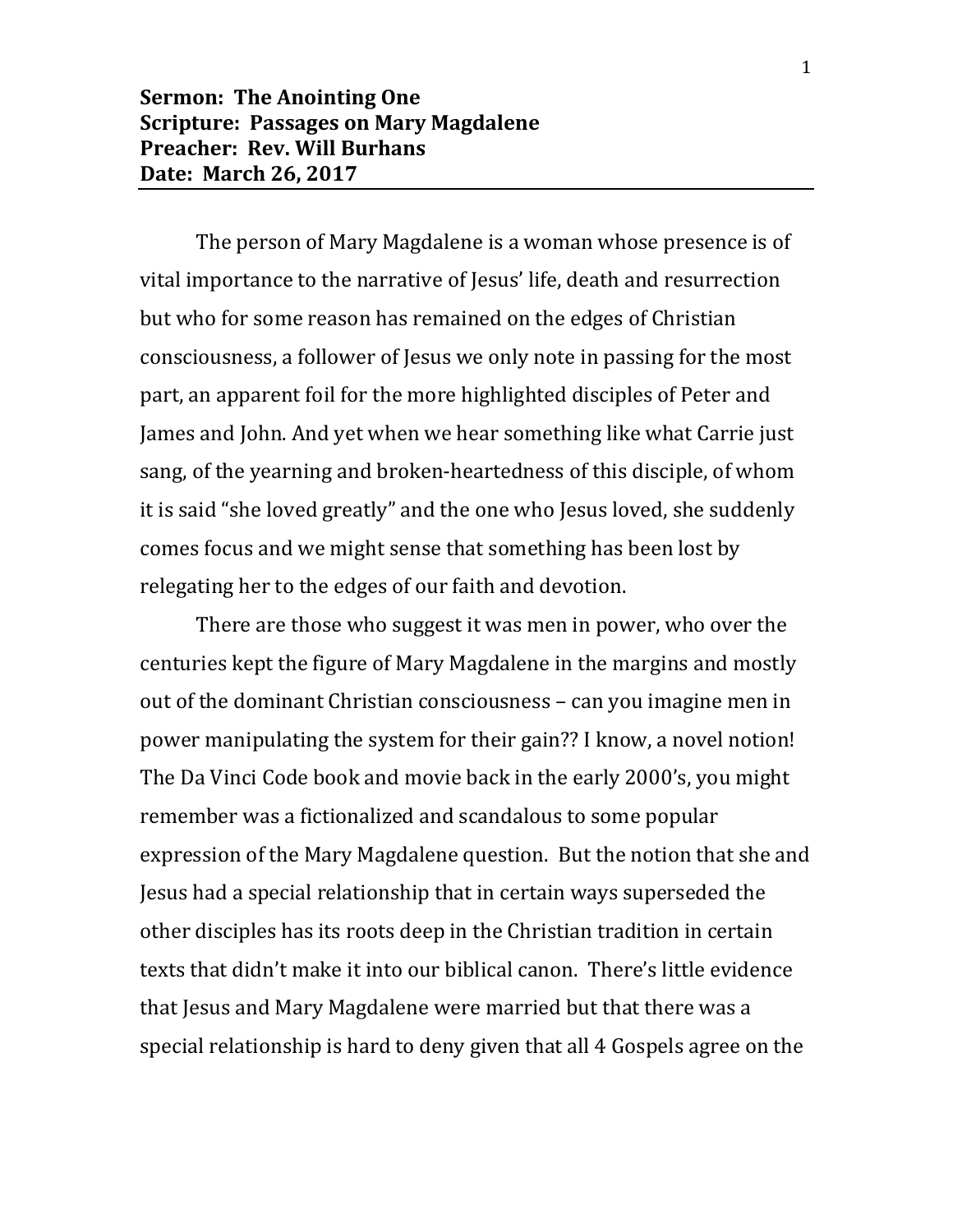fact that the first person the resurrected Jesus appeared to was Mary Magdalene.

In the book that a few of us read in preparation for this service called The Meaning of Mary Magdalene: Discovering the Woman at the Heart of Christianity, the author Cynthia Bourgeault makes the involved case using these other ancient texts in concert with the New Testament that Mary Magdalene through a special relationship of love with Jesus learned and taught a more esoteric path interior transformation and as a result was a spiritual master herself, known even among the early church father's as the Apostle to the Apostles. In Cynthia Bourgeault's estimation, Jesus and Mary's love was a central vehicle for her transformation as well as his and can be a model for a Christian spiritual path that places romantic love and the spousal relationship at the center, alongside the tradition of celibacy. Now whether you think she's reaching too far or whether you understand the more esoteric mystical aspects of the case she makes, what you come away with is a striking appreciation for the centrality, the power and the presence of this woman who was healed by Jesus, accompanied him as a disciple, stood by him through his passion and his death on the cross, sat in the garden across from his tomb and kept vigil at his death, and was there – as we'll hear in a few weeks - on Easter morning when he rose from the dead.

And so for our purposes this morning, we welcome her among us, the figure of Mary Magdalene here to the center of our worship of God and we hear through Carrie's song at first her anguished lover's cry – "I'm all broke up, I'm all broke down, got turned around somehow… who is my savior now." This cry is imagined on the lips of Mary prior to her healing, when, as the Gospels tell it, she was tormented by 7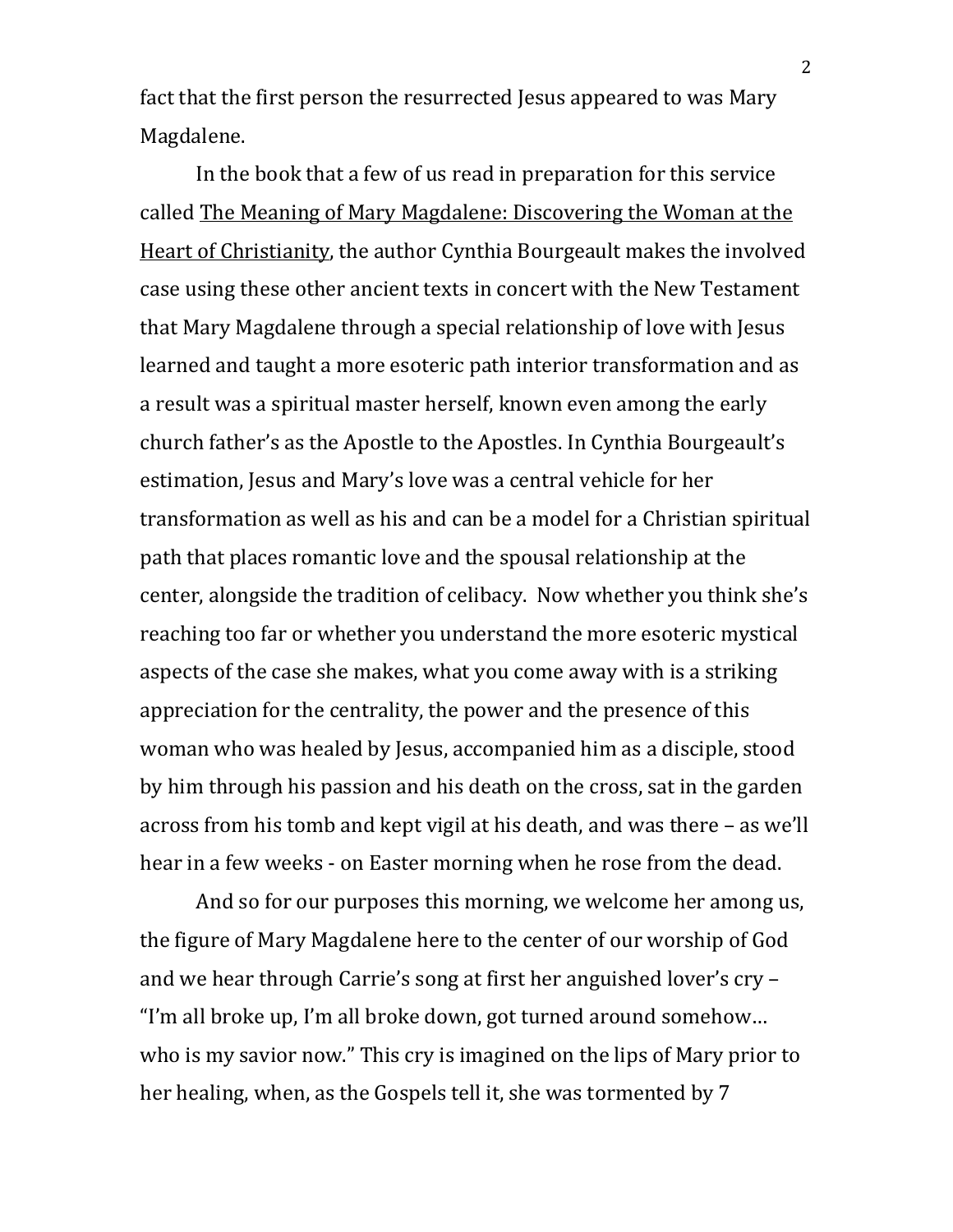demons. Possibly it was some kind of mental illness that she had, for depression can come upon a person with such weight that it feels like an outside force taking up residence within. And anxiety can rack a person so that all reason is gone and our free will seems overcome by effects of fear. And schizophrenia can cause the brain to see and hear and react to what is not there…. So maybe, it was mental illness that beset Mary or maybe it *was* darker forces of evil, of bad choices that unravel towards worse choices, so that she could no longer see good for bad, right for wrong. But whatever it was at one point Mary Magdalene was lost, broken, broke up and dead to the world. But then she met Jesus and he healed her. Listen to this beautiful moment of her healing as recounted in the gnostic text called the Gospel of Mary:

"What has bound me has been slain, what encompassed me has been vanquished…I am liberated from the chains of forgetfulness which have existed in time. From this moment onward, I go forward into the season of the Great Age, the Aeon, and there, where time rests in stillness in the Eternity of time, I will repose in silence." And having said this Mary fell silent since it was to this point that the Savior had brought her. p. 67

And from then on, as attested by all the Gospels, Mary was one of the closest disciples of Jesus, not counted among the 12 in the traditional Christian narrative but clearly present throughout his earthly ministry and to the end. Even when the 12 disciples had long since abandoned him, she, along with his mother, was there.

Mary Magdalene is often portrayed in historical paintings as holding a jar of anointing oil. You remember the story of the woman who broke the alabaster jar and poured perfumed oil over Jesus to anoint him and Judas gets mad at her? While that woman is not named